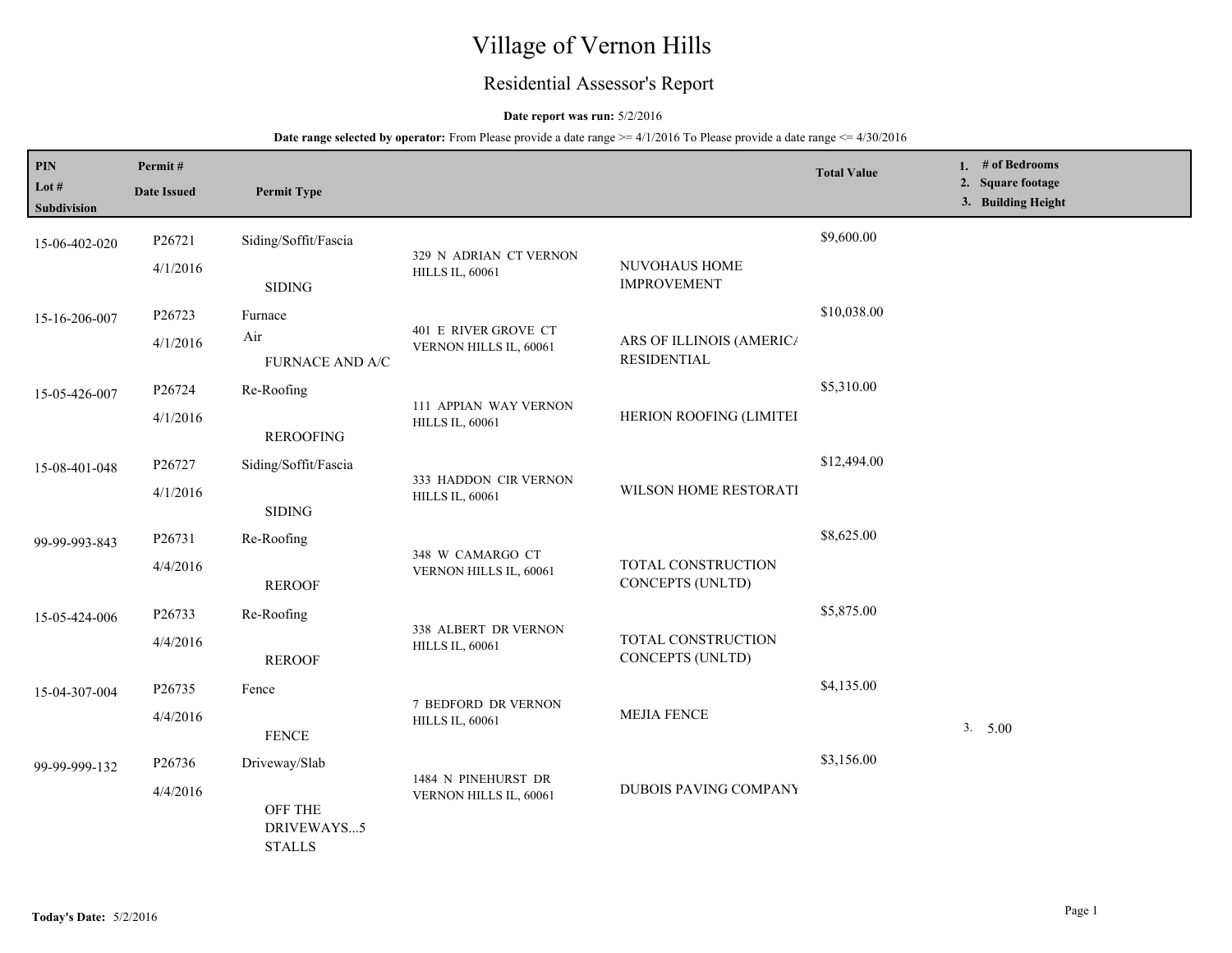| <b>PIN</b><br>Lot $#$<br>Subdivision | Permit#<br><b>Date Issued</b> | <b>Permit Type</b>                                      |                                                |                                        | <b>Total Value</b> | 1. $#$ of Bedrooms<br>2. Square footage<br>3. Building Height |
|--------------------------------------|-------------------------------|---------------------------------------------------------|------------------------------------------------|----------------------------------------|--------------------|---------------------------------------------------------------|
| 99-99-994-544                        | P26737                        | Driveway/Slab                                           |                                                |                                        | \$5,043.00         |                                                               |
| PINEHURST LLC                        | 4/4/2016                      | <b>ASPHALT-</b><br><b>DRIVEWAY</b><br>476-478 PINE LAKE | 476 E PINE LAKE CIR<br>VERNON HILLS IL, 60061  |                                        |                    |                                                               |
| 15-05-413-012                        | P26738                        | Re-Roofing                                              |                                                |                                        | \$6,088.00         |                                                               |
|                                      | 4/4/2016                      | <b>RE-ROOF</b>                                          | 212 MYSTIC PL VERNON<br><b>HILLS IL, 60061</b> | <b>EMA BUILDERS (UNLTD)</b>            |                    |                                                               |
| 15-08-106-032                        | P26740                        | Fence                                                   | 216 E LAKESIDE DR                              |                                        | \$2,600.00         |                                                               |
|                                      | 4/5/2016                      | <b>FENCE</b>                                            | VERNON HILLS IL, 60061                         | <b>AZTEC FENCE</b>                     |                    | 3.<br>4.00                                                    |
| 99-99-996-658                        | P26741                        | Air Conditioning                                        | 372 E LASALLE ST VERNON                        |                                        | \$3,300.00         |                                                               |
|                                      | 4/5/2016                      | A/C ONLY                                                | <b>HILLS IL, 60061</b>                         | SUDHAKAR VOLETI                        |                    |                                                               |
| 15-05-402-004                        | P26742                        | Re-Roofing                                              | 300 ALEXANDRIA DR                              | KMK RESIDENTIAL<br><b>RESTORATIONS</b> | \$12,132.00        |                                                               |
|                                      | 4/5/2016                      | <b>REROOF</b>                                           | VERNON HILLS IL, 60061                         |                                        |                    |                                                               |
| 99-99-991-694                        | P <sub>26745</sub>            | Re-Roofing                                              | 1694 N ST. ANDREW DR                           |                                        | \$10,800.00        |                                                               |
|                                      | 4/5/2016                      | <b>RE-ROOF</b>                                          | VERNON HILLS IL, 60061                         | HOLDA CONSTRUCTION                     |                    |                                                               |
| 15-05-405-004                        | P26746                        | Re-Roofing                                              | 234 ALEXANDRIA DR                              |                                        | \$10,125.00        |                                                               |
|                                      | 4/5/2016                      | <b>REROOF</b>                                           | VERNON HILLS IL, 60061                         | AAA BETTER ROOF INC<br>(UNLTD)         |                    |                                                               |
| 99-99-995-563                        | P26747                        | Sewer Repair                                            | 935 COMMONWEALTH CT                            |                                        | \$2,900.00         |                                                               |
|                                      | 4/6/2016                      | <b>SEWER REPAIR</b>                                     | VERNON HILLS IL, 60061                         | WINDY CITY ROOTER                      |                    |                                                               |
| 15-04-103-012                        | P26753                        | Fence                                                   |                                                | <b>BAALA RAMALINGAM</b>                | \$2,700.00         |                                                               |
|                                      | 4/7/2016                      | <b>FENCE</b>                                            | 501 ARLINGTON CT<br>VERNON HILLS IL, 60061     |                                        |                    |                                                               |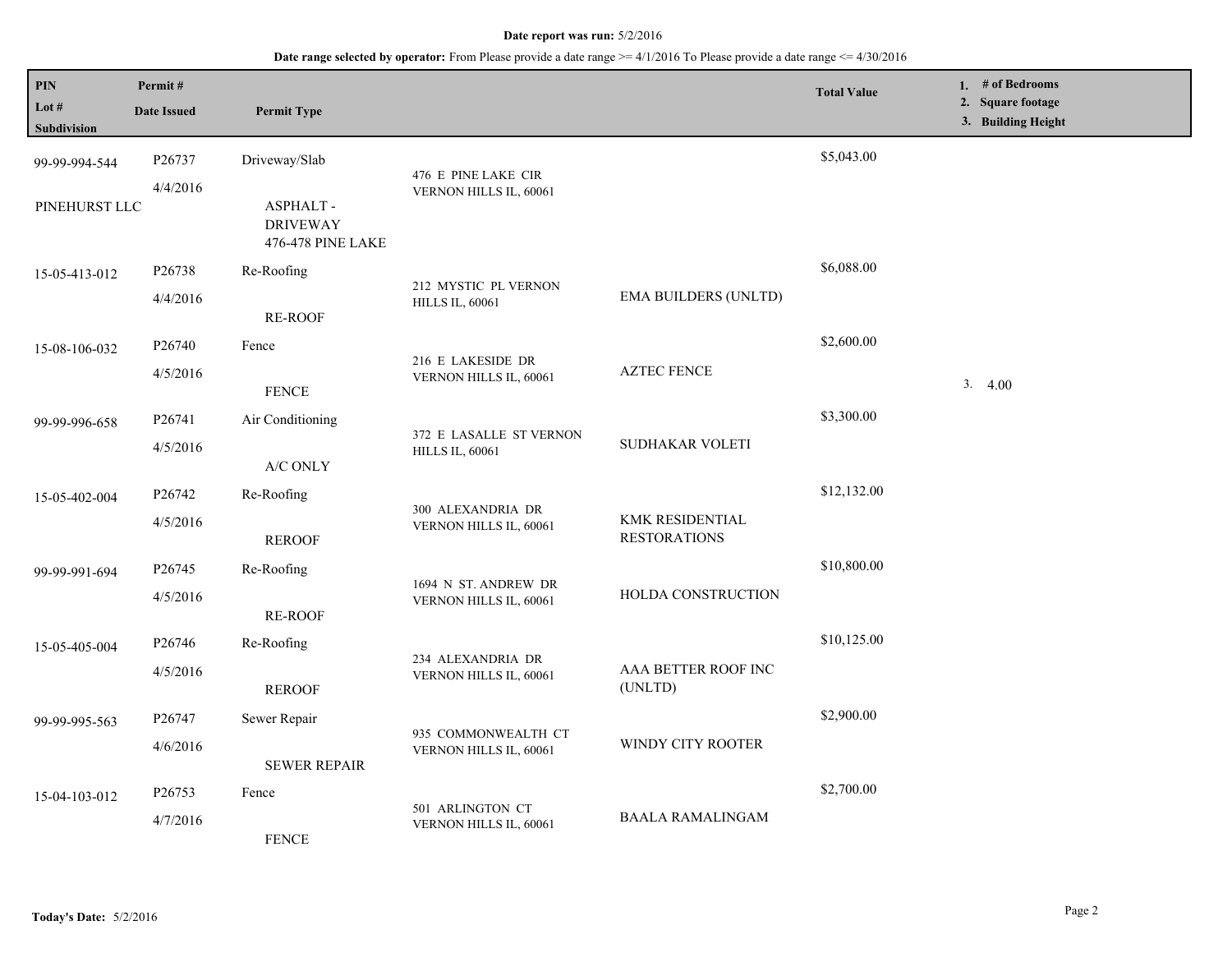| PIN<br>Lot #<br>Subdivision                                        | Permit#<br><b>Date Issued</b> | <b>Permit Type</b>                                                                          |                                                    |                                                      | <b>Total Value</b> | 1. # of Bedrooms<br>2. Square footage<br>3. Building Height |
|--------------------------------------------------------------------|-------------------------------|---------------------------------------------------------------------------------------------|----------------------------------------------------|------------------------------------------------------|--------------------|-------------------------------------------------------------|
| 99-99-100-345<br>LOT <sub>58</sub><br><b>GREGG'S LANDING POD E</b> | P26755<br>4/8/2016            | Misc. Residential<br><b>BSMT: HALF</b><br><b>BATH: 2 FIXTURES</b>                           | 318 E CONNOR'S TRL<br>VERNON HILLS IL, 60061       | LOT 58 E<br>MATRIX BASEMENT FINISH<br><b>SYSTEMS</b> | \$67,000.00        |                                                             |
| 15-08-108-075                                                      | P26757<br>4/8/2016            | Re-Roofing<br>Siding<br><b>REROOF AND</b><br><b>SIDING</b>                                  | 319 S RICHARD CT VERNON<br><b>HILLS IL, 60061</b>  | WINDY CITY ROOFING & SI<br><b>CONTRACTORS</b>        | \$20,736.00        |                                                             |
| 15-06-404-023                                                      | P26758<br>4/8/2016            | Fence<br><b>FENCE</b>                                                                       | 1078 W WARREN LN<br>VERNON HILLS IL, 60061         | <b>SHAWN FERGUS</b>                                  | \$2,600.00         | 3. 6.00                                                     |
| 15-06-403-025                                                      | P26759<br>4/8/2016            | Fence<br><b>FENCE</b>                                                                       | 1084 W WARREN LN<br>VERNON HILLS IL, 60061         | MOSHE SCHECHTER                                      | \$2,800.00         | 3. 6.00                                                     |
| 15-05-405-001                                                      | P26761<br>4/11/2016           | Water Heater<br><b>WATER HEATER</b>                                                         | 240 ALEXANDRIA DR<br>VERNON HILLS IL, 60061        | RICHARD D GILREATH                                   | \$621.00           |                                                             |
| 15-08-111-003                                                      | P26764<br>4/11/2016           | Re-Roofing<br><b>REROOF</b>                                                                 | 306 OAKWOOD RD VERNON<br><b>HILLS IL, 60061</b>    | WINDY CITY ROOFING & SI<br><b>CONTRACTORS</b>        | \$2,925.00         |                                                             |
| 15-08-202-053                                                      | P26765<br>4/11/2016           | Fence<br><b>FENCE</b>                                                                       | 126 MARIMAC LN VERNON<br><b>HILLS IL, 60061</b>    | <b>BRIAN LINHART</b>                                 | \$9,774.00         | 3. 6.00                                                     |
| 11-29-402-022<br>34<br>POD 10, LOT 34                              | P26766<br>4/12/2016           | Misc. Residential<br>ADD FULL BATH (3<br><b>FIXTURES) TO</b><br><b>SECOND FLOOR</b><br>LOFT | 1831 N ROYAL BIRKDALE<br>DR VERNON HILLS IL, 60061 | 10<br>34<br>DAHL & WAHLEN<br>CONSTRUCTION LLC        | \$4,000.00         |                                                             |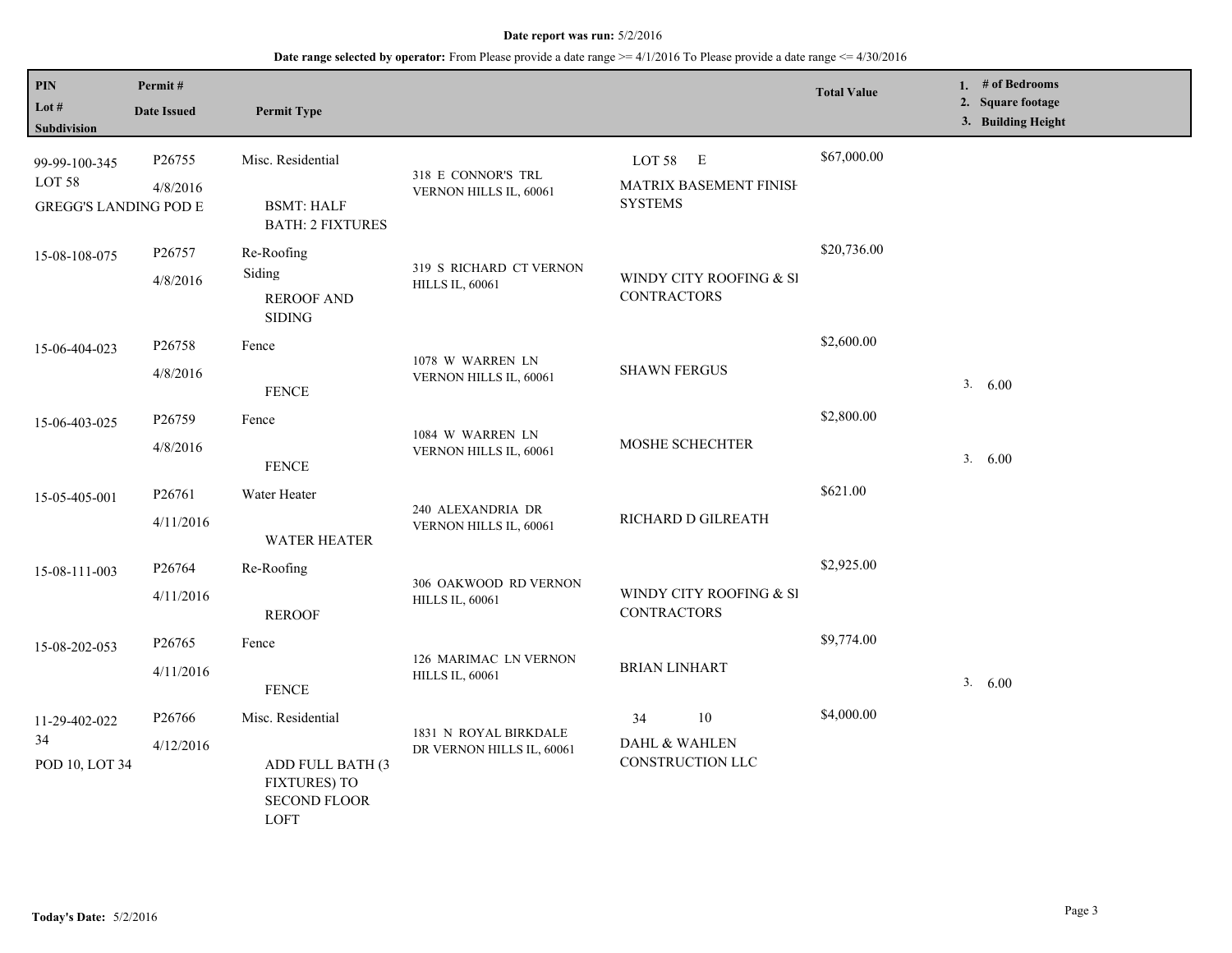| PIN<br>Lot #<br>Subdivision | Permit#<br><b>Date Issued</b>   | <b>Permit Type</b>                                       |                                                  |                                  | <b>Total Value</b> | 1. # of Bedrooms<br>2. Square footage<br>3. Building Height |
|-----------------------------|---------------------------------|----------------------------------------------------------|--------------------------------------------------|----------------------------------|--------------------|-------------------------------------------------------------|
| 15-09-103-046               | P26768<br>4/12/2016             | Re-Roofing<br>RE-ROOF                                    | 144 MIDWAY LN VERNON<br><b>HILLS IL, 60061</b>   | LAKE COUNTY ROOFS INC            | \$5,198.00         |                                                             |
| 15-05-425-021               | P26769<br>4/12/2016             | Siding/Soffit/Fascia<br><b>SIDING</b>                    | 307 AQUA CT VERNON<br><b>HILLS IL, 60061</b>     | SWISHER EXTERIOR INC             | \$15,000.00        |                                                             |
| 15-08-109-014               | P26770<br>4/12/2016             | Fence<br>FENCE (1 SIDE $&$<br>GATE)                      | 319 GREENBRIER LN<br>VERNON HILLS IL, 60061      | <b>OSCAR CLAROS</b>              | \$2,600.00         | 3. 6.00                                                     |
| 11-32-413-037               | P26771<br>4/12/2016             | Misc. Commercial<br>REPLACE GARAGE<br><b>FLOOR</b>       | 936 N VERNON CT VERNON<br><b>HILLS IL, 60061</b> | <b>CAMELIA MOISE</b>             | \$2,300.00         |                                                             |
| 11-32-416-099               | P26773<br>4/12/2016             | Re-Roofing<br>REROOF - 111-117<br><b>WINDSOR</b>         | 111 WINDSOR DR VERNON<br><b>HILLS IL, 60061</b>  | SITE MAINTENANCE INC.<br>(UNLTD) | \$20,960.00        |                                                             |
| 99-00-000-080               | P <sub>26774</sub><br>4/12/2016 | Re-Roofing<br>REROOFING -<br>801-807 HUGHES              | 801 HUGHES PL VERNON<br><b>HILLS IL, 60061</b>   | SITE MAINTENANCE INC.<br>(UNLTD) | \$20,100.00        |                                                             |
| 11-32-401-612               | P26775<br>4/12/2016             | Re-Roofing<br><b>REROOF - 101-109</b><br><b>BURNSIDE</b> | 101 BURNSIDE CT VERNON<br><b>HILLS IL, 60061</b> | SITE MAINTENANCE INC.<br>(UNLTD) | \$25,658.00        |                                                             |
| 11-32-416-111               | P26776<br>4/12/2016             | Re-Roofing<br><b>REROOF 100-108</b><br><b>BURNSIDE</b>   | 100 BURNSIDE CT VERNON<br><b>HILLS IL, 60061</b> | SITE MAINTENANCE INC.<br>(UNLTD) | \$25,658.00        |                                                             |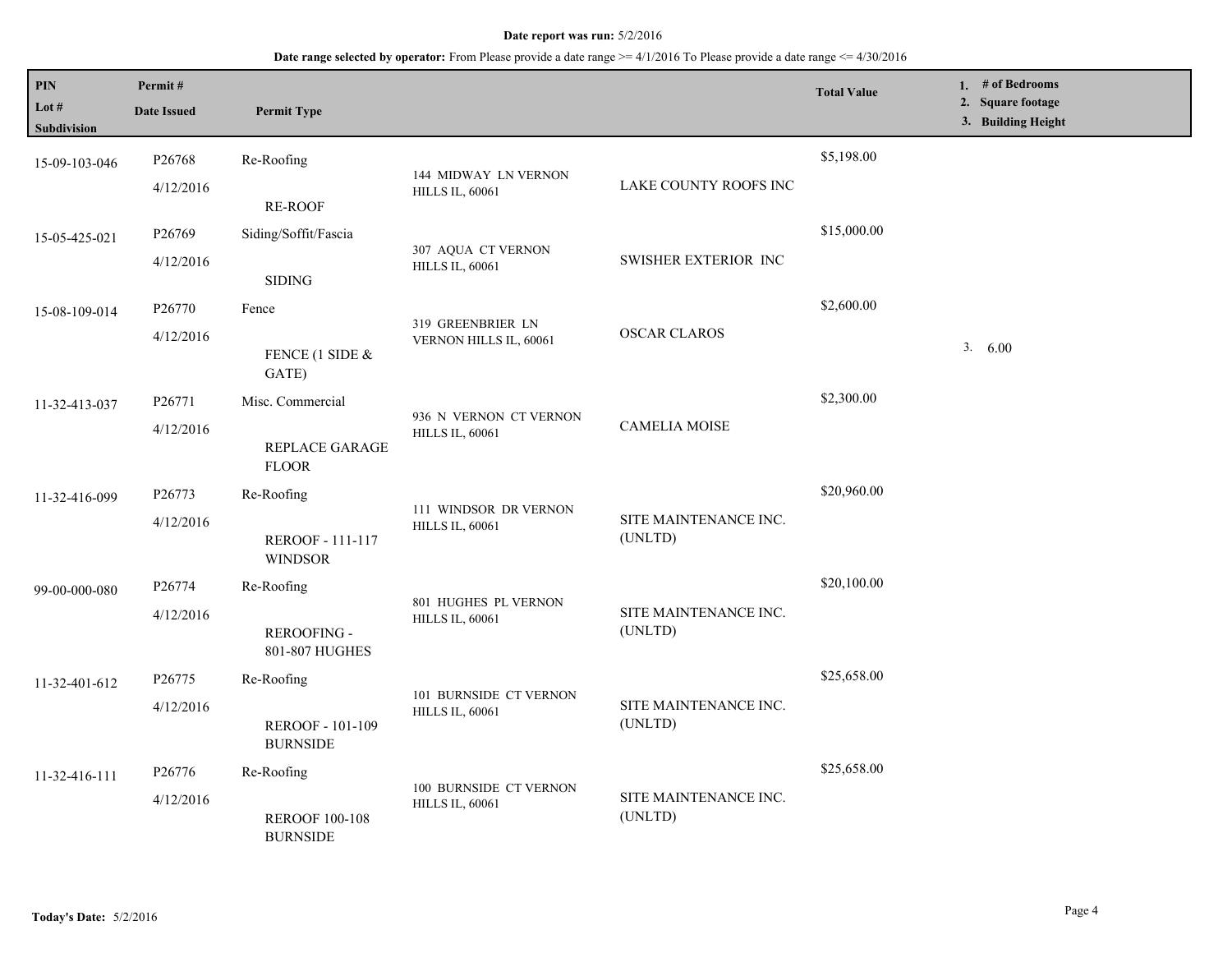| PIN<br>Lot #<br>Subdivision | Permit#<br><b>Date Issued</b>   | <b>Permit Type</b>                                     |                                                   |                                  | <b>Total Value</b> | 1. # of Bedrooms<br>2. Square footage<br>3. Building Height |
|-----------------------------|---------------------------------|--------------------------------------------------------|---------------------------------------------------|----------------------------------|--------------------|-------------------------------------------------------------|
| 11-32-416-038               | P26777<br>4/12/2016             | Re-Roofing<br><b>REROOF - 811-817</b><br><b>HUGHES</b> | 811 HUGHES PL VERNON<br><b>HILLS IL, 60061</b>    | SITE MAINTENANCE INC.<br>(UNLTD) | \$20,526.00        |                                                             |
| 15-04-105-005               | P <sub>26779</sub><br>4/13/2016 | Misc. Residential<br><b>KITCHEN</b><br><b>REMODEL</b>  | 9 WARRINGTON RD<br>VERNON HILLS IL, 60061         | <b>JS POKORNY</b>                | \$17,000.00        |                                                             |
| 15-08-202-027               | P26780<br>4/13/2016             | Re-Roofing<br><b>REROOF</b>                            | 102 TELEVISTA CT VERNON<br><b>HILLS IL, 60061</b> | ALOHA CONSTRUCTION IN            | \$4,950.00         |                                                             |
| 99-00-000-003               | P26782<br>4/13/2016             | Driveway/Slab<br><b>DRIVEWAY</b><br><b>REPLACEMENT</b> | 1003 CUMBERLAND CT<br>VERNONHILLS IL, 60061       | <b>DUBOIS PAVING COMPANY</b>     | \$1,283.00         |                                                             |
| 11-32-411-023               | P26783<br>4/13/2016             | Driveway/Slab<br><b>DRIVEWAY</b><br><b>REPLACEMENT</b> | 1001 CUMBERLAND CT<br>VERNON HILLS IL, 60061      | DUBOIS PAVING COMPANY            | \$2,538.00         |                                                             |
| 11-32-407-048               | P26784<br>4/13/2016             | Driveway/Slab<br><b>DRIVEWAY</b><br><b>REPLACEMENT</b> | 201 COLONY CT VERNON<br><b>HILLS IL, 60061</b>    | DUBOIS PAVING COMPANY            | \$2,635.00         |                                                             |
| 99-99-992-056               | P <sub>26785</sub><br>4/13/2016 | Driveway/Slab<br><b>DRIVEWAY</b><br><b>REPLACEMENT</b> | 203 COLONY CT VERNON<br><b>HILLS IL, 60061</b>    | DUBOIS PAVING COMPANY            | \$1,719.00         |                                                             |
| 11-32-407-046               | P26786<br>4/13/2016             | Driveway/Slab<br><b>DRIVEWAY</b><br><b>REPLACEMENT</b> | 205 COLONY CT VERNON<br><b>HILLS IL, 60061</b>    | <b>DUBOIS PAVING COMPANY</b>     | \$1,396.00         |                                                             |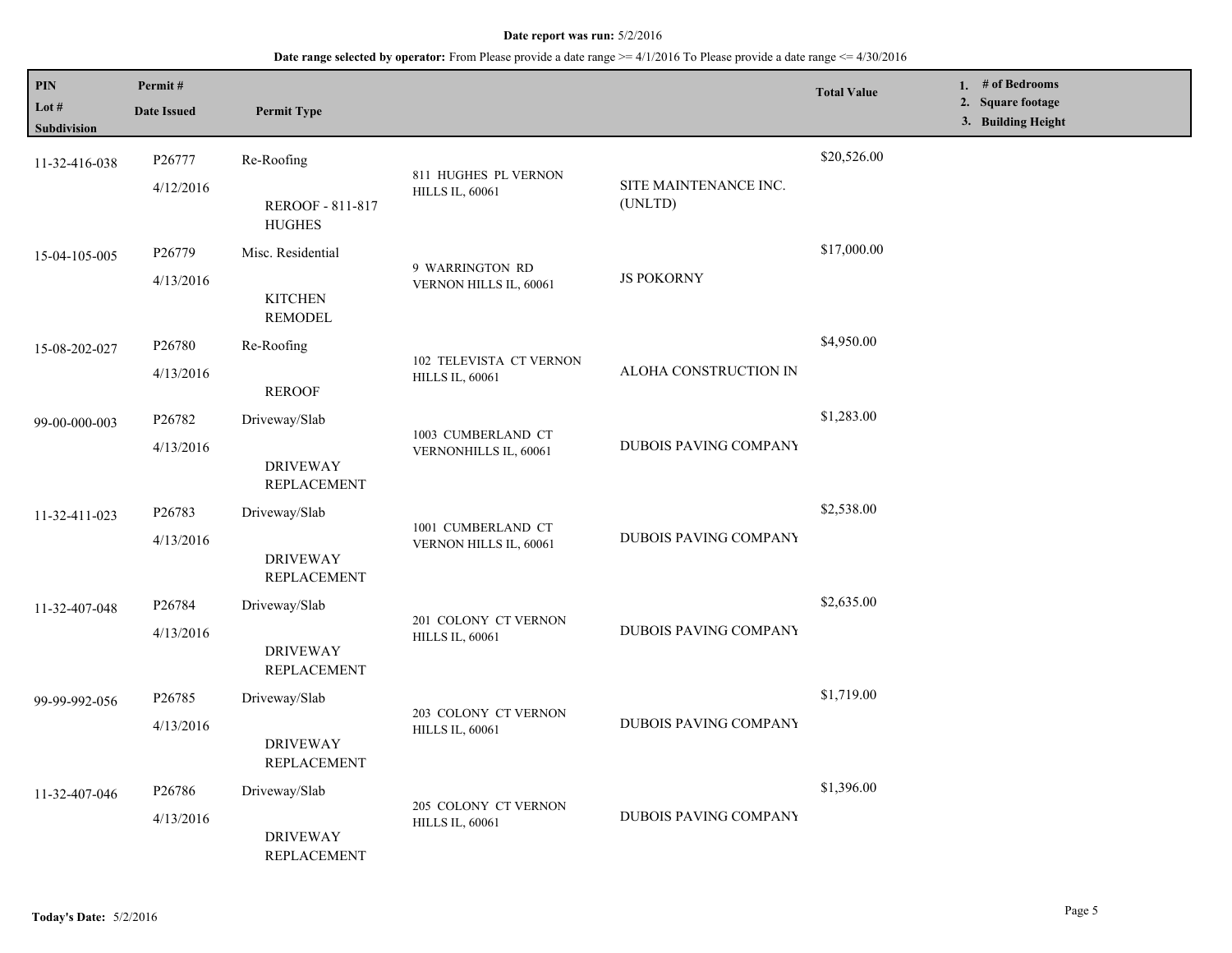| PIN                                   | Permit#             |                                                                                                                                                                                                                                                                                          |                                                    |                                        | <b>Total Value</b> | 1. # of Bedrooms                        |
|---------------------------------------|---------------------|------------------------------------------------------------------------------------------------------------------------------------------------------------------------------------------------------------------------------------------------------------------------------------------|----------------------------------------------------|----------------------------------------|--------------------|-----------------------------------------|
| Lot #<br>Subdivision                  | <b>Date Issued</b>  | <b>Permit Type</b>                                                                                                                                                                                                                                                                       |                                                    |                                        |                    | 2. Square footage<br>3. Building Height |
| 11-32-407-045                         | P26787<br>4/13/2016 | Driveway/Slab<br><b>DRIVEWAY</b><br><b>REPLACEMENT</b>                                                                                                                                                                                                                                   | 207 COLONY CT VERNON<br><b>HILLS IL, 60061</b>     | DUBOIS PAVING COMPANY                  | \$2,245.00         |                                         |
| 11-32-407-040                         | P26788<br>4/13/2016 | Driveway/Slab<br><b>DRIVEWAY</b><br><b>REPLACEMENT</b>                                                                                                                                                                                                                                   | 221 COLONY CT VERNON<br><b>HILLS IL, 60061</b>     | DUBOIS PAVING COMPANY                  | \$2,318.00         |                                         |
| 11-32-407-039                         | P26789<br>4/13/2016 | Driveway/Slab<br><b>DRIVEWAY</b><br><b>REPLACEMENT</b>                                                                                                                                                                                                                                   | 223 COLONY CT VERNON<br><b>HILLS IL, 60061</b>     | DUBOIS PAVING COMPANY                  | \$1,718.00         |                                         |
| 11-29-402-022<br>34<br>POD 10, LOT 34 | P26790<br>4/13/2016 | Fire Sprinklers<br>FIRE SPRINKLER                                                                                                                                                                                                                                                        | 1831 N ROYAL BIRKDALE<br>DR VERNON HILLS IL, 60061 | $10\,$<br>34<br>UNITED STATES ALLIANCE | \$8,430.00         |                                         |
| 99-99-996-752                         | P26792<br>4/13/2016 | 1&2 Family Addition<br><b>RESIDENTIAL</b><br>ADDITION &<br><b>KITCHEN</b><br>REMODEL:<br>(RELOCATING ONE<br><b>FULL BATH AND</b><br><b>ADDING A NEW</b><br><b>FULL BATH: 3</b><br>FIXTURES),<br>ADDING DEN,<br><b>ADDING EXTRA</b><br>BEDROOM,<br><b>RELOCATING</b><br><b>LAUNDRY RM</b> | 480 W SYCAMORE ST<br>VERNON HILLS IL, 60061        | SIGNATURE REMODELING                   | \$250,000.00       |                                         |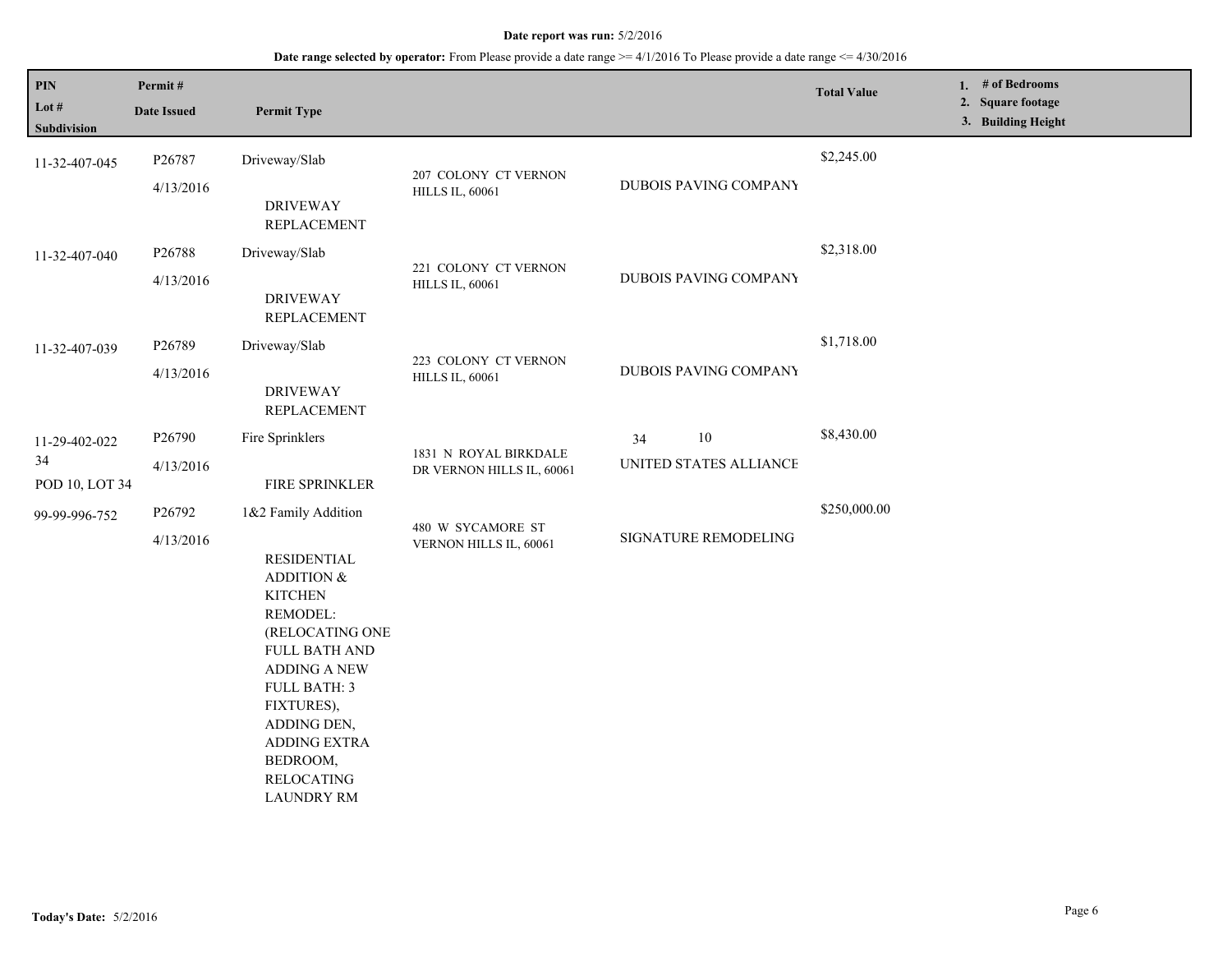| $\mathbf{PIN}$<br>Lot #<br><b>Subdivision</b> | Permit#<br><b>Date Issued</b> | <b>Permit Type</b>                                      |                                                  |                              | <b>Total Value</b> | 1. # of Bedrooms<br>2. Square footage<br>3. Building Height |
|-----------------------------------------------|-------------------------------|---------------------------------------------------------|--------------------------------------------------|------------------------------|--------------------|-------------------------------------------------------------|
| 11-32-413-036                                 | P26797<br>4/14/2016           | Re-Roofing<br>RE-ROOF 940-956<br>VERNON COURT           | 940 N VERNON CT VERNON<br><b>HILLS IL, 60061</b> | <b>BARRY ROOFING (UNLTD)</b> | \$25,861.00        |                                                             |
| 11-32-411-018                                 | P26798<br>4/14/2016           | Re-Roofing<br>1023-1031<br><b>CUMBERLAND</b><br>RE-ROOF | 1023 CUMBERLAND CT<br>VERNON HILLS IL, 60061     | <b>BARRY ROOFING (UNLTD)</b> | \$29,814.00        |                                                             |
| 99-99-996-678                                 | P26799<br>4/14/2016           | Driveway/Slab<br><b>REPLACE</b><br><b>DRIVEWAY</b>      | 310 E MARSEILLES ST<br>VERNON HILLS IL, 60061    | JOHN C BROWN                 | \$2,600.00         |                                                             |
| 99-99-993-645                                 | P26800<br>4/15/2016           | Driveway/Slab<br><b>DRIVEWAY</b>                        | 332 E RANNEY AV VERNON<br><b>HILLS IL, 60061</b> | RICHARD KIM                  | \$1,754.00         |                                                             |
| 99-99-996-700                                 | P26802<br>4/15/2016           | Re-Roofing<br>RE-ROOF                                   | 304 E HURON ST VERNON<br><b>HILLS IL, 60061</b>  | STYLE BY CARDEN EXTERI       | \$18,336.00        |                                                             |
| 99-99-996-691                                 | P26803<br>4/15/2016           | Driveway/Slab<br><b>REPLACE</b><br><b>DRIVEWAY</b>      | 374 E MARSEILLES ST<br>VERNON HILLS IL, 60061    | <b>JOHN KEISTER</b>          | \$3,100.00         |                                                             |
| 15-08-401-050                                 | P26804<br>4/15/2016           | Siding/Soffit/Fascia<br><b>SIDING</b>                   | 329 HADDON CIR VERNON<br><b>HILLS IL, 60061</b>  | <b>STEVE PALACE</b>          | \$15,875.00        |                                                             |
| 99-00-000-063                                 | P26805<br>4/15/2016           | Siding/Soffit/Fascia<br><b>SIDING</b>                   | 343 HADDON CIR VERNON<br><b>HILLS IL, 60061</b>  | OHS CONSTRUCTION             | \$13,460.00        |                                                             |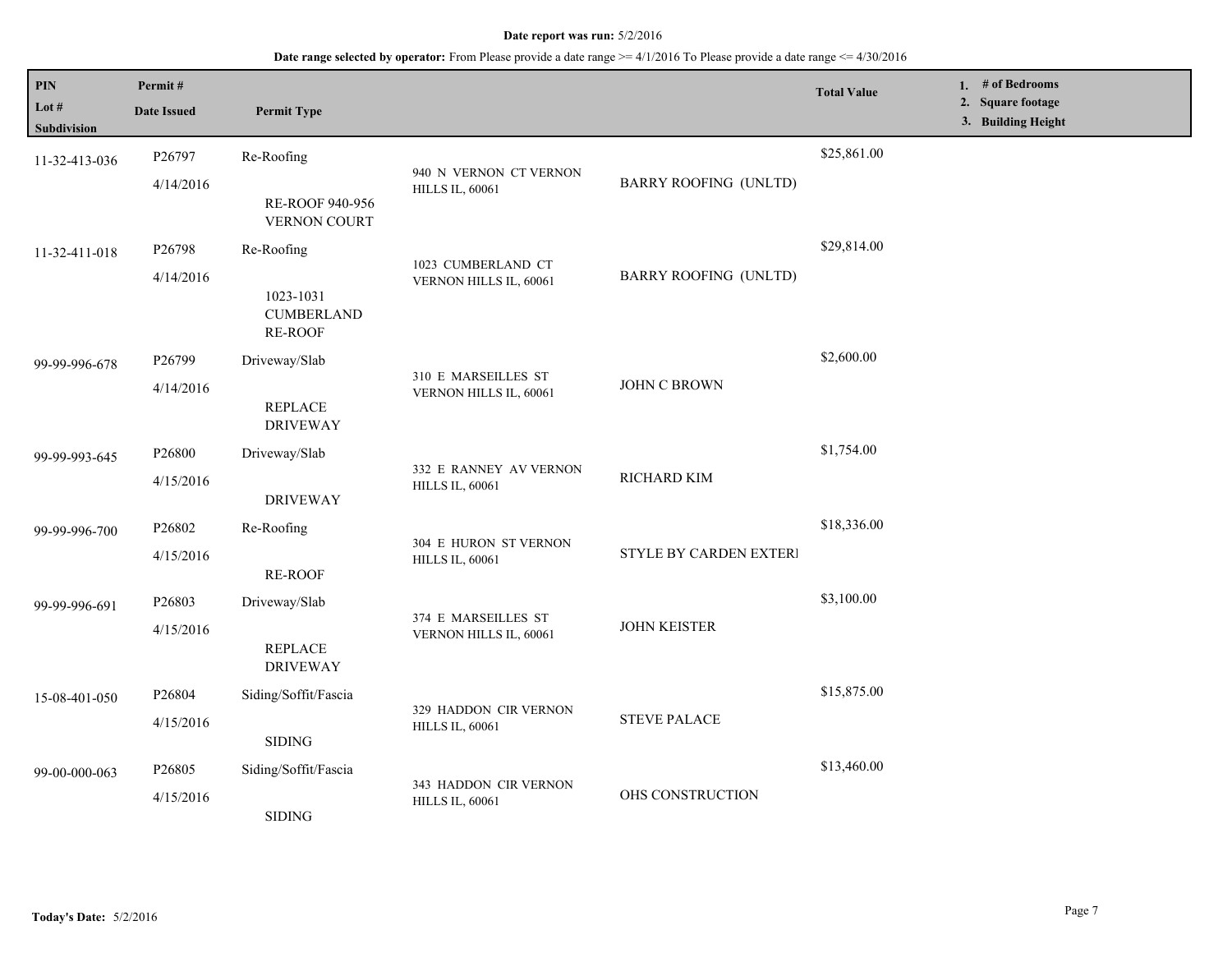| PIN<br>Lot $#$<br><b>Subdivision</b> | Permit#<br><b>Date Issued</b>   | <b>Permit Type</b>                     |                                                   |                                        | <b>Total Value</b> | 1. $#$ of Bedrooms<br>2. Square footage<br>3. Building Height |  |
|--------------------------------------|---------------------------------|----------------------------------------|---------------------------------------------------|----------------------------------------|--------------------|---------------------------------------------------------------|--|
| 99-99-996-638                        | P26806<br>4/15/2016             | Lawn Sprinklers                        | 198 E LASALLE ST VERNON<br><b>HILLS IL, 60061</b> | TURF INDUSTRIES                        | \$4,750.00         |                                                               |  |
| 15-08-402-013                        | P26808<br>4/15/2016             | <b>LAWN SPRINKLES</b><br>Shed          | 304 RICHMOND LN VERNON<br><b>HILLS IL, 60061</b>  | <b>JAMES E BILSTEIN</b>                | \$2,000.00         |                                                               |  |
| 99-99-999-452<br>25                  | P26809<br>4/15/2016             | <b>SHED</b><br>Misc. Residential       | 1559 N SKYLAR CT<br>VERNON HILLS IL, 60061        | 17<br>25<br>DNW DESIGN & BUILD         | \$45,000.00        | 3.96.00                                                       |  |
| <b>GREGG'S LANDING</b>               |                                 | <b>BASEMENT: NO</b><br><b>PLUMBING</b> |                                                   |                                        | \$2,500.00         |                                                               |  |
| 99-99-994-265                        | P <sub>26810</sub><br>4/18/2016 | Furnace<br>Air<br>FURNACE AND A/C      | 412 KENNEDY PL VERNON<br><b>HILLS IL, 60061</b>   | KET HOME SERVICES                      |                    |                                                               |  |
| 15-08-104-057                        | P26812<br>4/19/2016             | Fence<br><b>FENCE</b>                  | 707 WILLIAMS WAY<br>VERNON HILLS IL, 60061        | WILLIAM J SCHRETTER                    | \$2,725.00         | 3.4.00                                                        |  |
| 15-08-107-079                        | P26813<br>4/19/2016             | Fence<br><b>FENCE</b>                  | 363 CHERRY VALLEY RD<br>VERNON HILLS IL, 60061    | HEARTLAND PAVING                       | \$7,500.00         | 3.600                                                         |  |
| 15-05-421-001                        | P26816<br>4/19/2016             | Fence<br><b>FENCE</b>                  | 213 ATLANTIC DR VERNON<br><b>HILLS IL, 60061</b>  | NOUBHAR N YOUNGSTEADT                  | \$3,600.00         | 3.4.00                                                        |  |
| 99-99-993-441                        | P26818<br>4/19/2016             | Re-Roofing<br><b>REROOF</b>            | 316 E RANNEY AV VERNON<br><b>HILLS IL, 60061</b>  | TOTAL CONSTRUCTION<br>CONCEPTS (UNLTD) | \$9,700.00         |                                                               |  |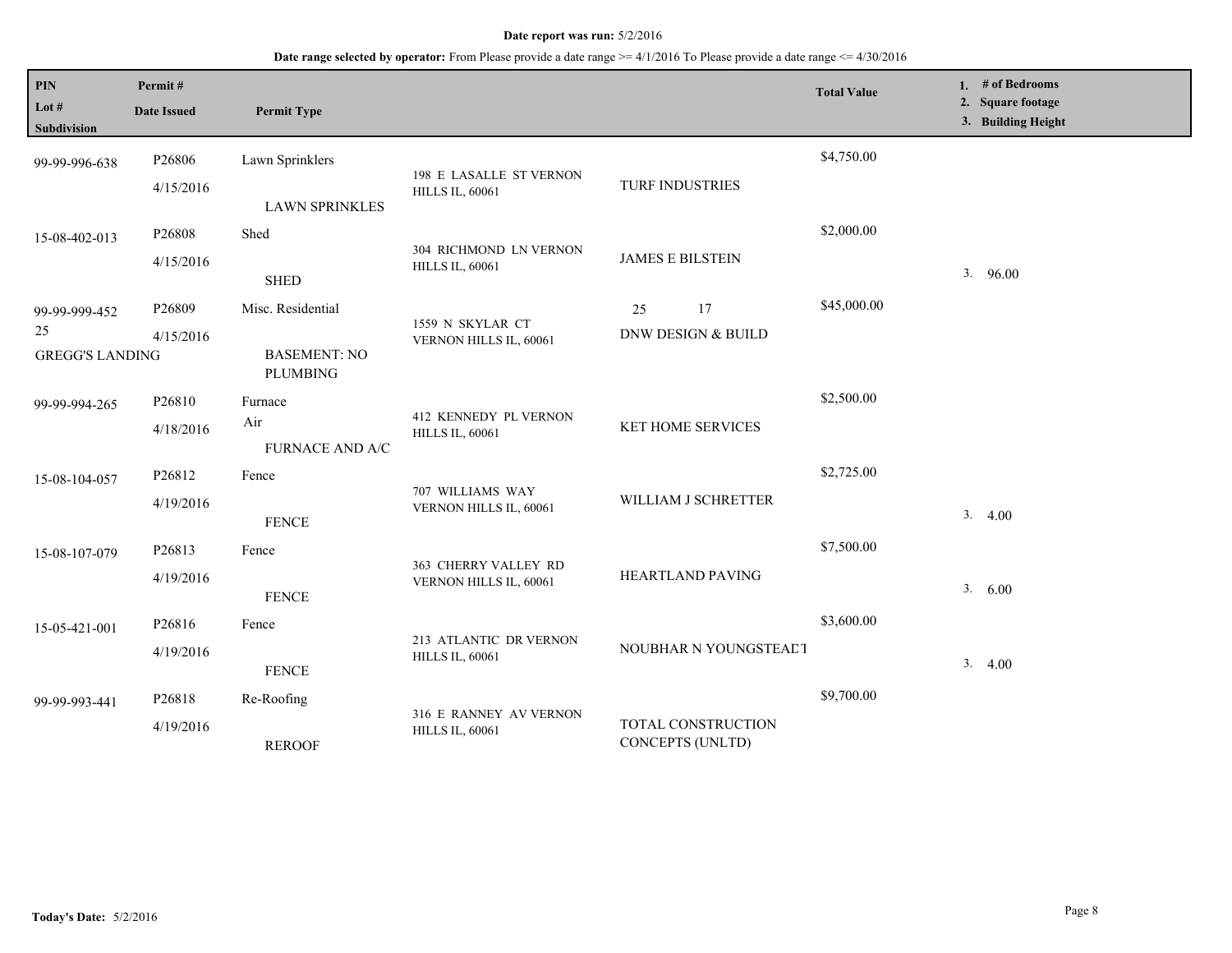| <b>PIN</b><br>Lot #<br>Subdivision                                 | Permit#<br><b>Date Issued</b> | <b>Permit Type</b>                                                                                                                                    |                                                 |                                              | <b>Total Value</b> | 1. $#$ of Bedrooms<br>2. Square footage<br>3. Building Height |
|--------------------------------------------------------------------|-------------------------------|-------------------------------------------------------------------------------------------------------------------------------------------------------|-------------------------------------------------|----------------------------------------------|--------------------|---------------------------------------------------------------|
| 15-09-108-009                                                      | P26819<br>4/19/2016           | Driveway/Slab<br>Misc. Res.<br><b>REPLACE</b><br><b>ASPHALT</b><br><b>DRIVEWAY AND</b><br><b>PARTIAL</b><br><b>CONCRETE ON</b><br><b>GARAGE FLOOR</b> | 339 S OLD WOOD CT<br>VERNON HILLS IL, 60061     | MICHAEL ANDRE                                | \$2,150.00         |                                                               |
| 15-08-106-018                                                      | P26822<br>4/20/2016           | Siding/Soffit/Fascia<br>Re-Roof<br><b>RE-ROOF AND</b><br><b>SIDING</b>                                                                                | 239 E LAKESIDE DR<br>VERNON HILLS IL, 60061     | ALOHA CONSTRUCTION IN                        | \$8,685.00         |                                                               |
| 15-07-209-038                                                      | P26823<br>4/20/2016           | Re-Roofing<br><b>REROOF</b>                                                                                                                           | 150 S THORNE GROVE DR<br>VERNON HILLS IL, 60061 | A+ HOME REMODELING CC<br>(UNLTD)             | \$13,750.00        |                                                               |
| 11-32-301-015                                                      | P26826<br>4/21/2016           | Re-Roofing<br><b>REROOF</b>                                                                                                                           | 1105 SWINBURNE PL<br>VERNON HILLS IL, 60061     |                                              | \$6,000.00         |                                                               |
| 99-99-100-185<br>LOT <sub>4</sub><br><b>GREGG'S LANDING POD 16</b> | P26829<br>4/21/2016           | Patio<br><b>PATIO</b>                                                                                                                                 | 370 ROYAL ST. GEORGE<br>VERNON HILLS IL, 60061  | LOT <sub>4</sub><br><b>JIANG OIU</b>         | \$3,500.00         |                                                               |
| 99-00-000-374<br>LOT <sub>32</sub><br>POD 14                       | P26831<br>4/21/2016           | Misc. Residential<br><b>BSMT: ADDING</b><br><b>FULL BATH IN</b><br>PREVIOUSLY<br><b>FINISHED</b><br><b>BASEMENT: 3</b><br><b>FIXTURES</b>             | 252 E COLONIAL DR<br>VERNON HILLS IL, 60061     | LOT <sub>32</sub><br><b>GCM CONSTRUCTION</b> | \$8,000.00         |                                                               |
| 15-04-312-003                                                      | P26832<br>4/22/2016           | Air Conditioning<br>A/C                                                                                                                               | 5 KESWICK LN VERNON<br><b>HILLS IL, 60061</b>   | ALLIED AIR CONDITIONING<br><b>HEATING</b>    | \$2,900.00         |                                                               |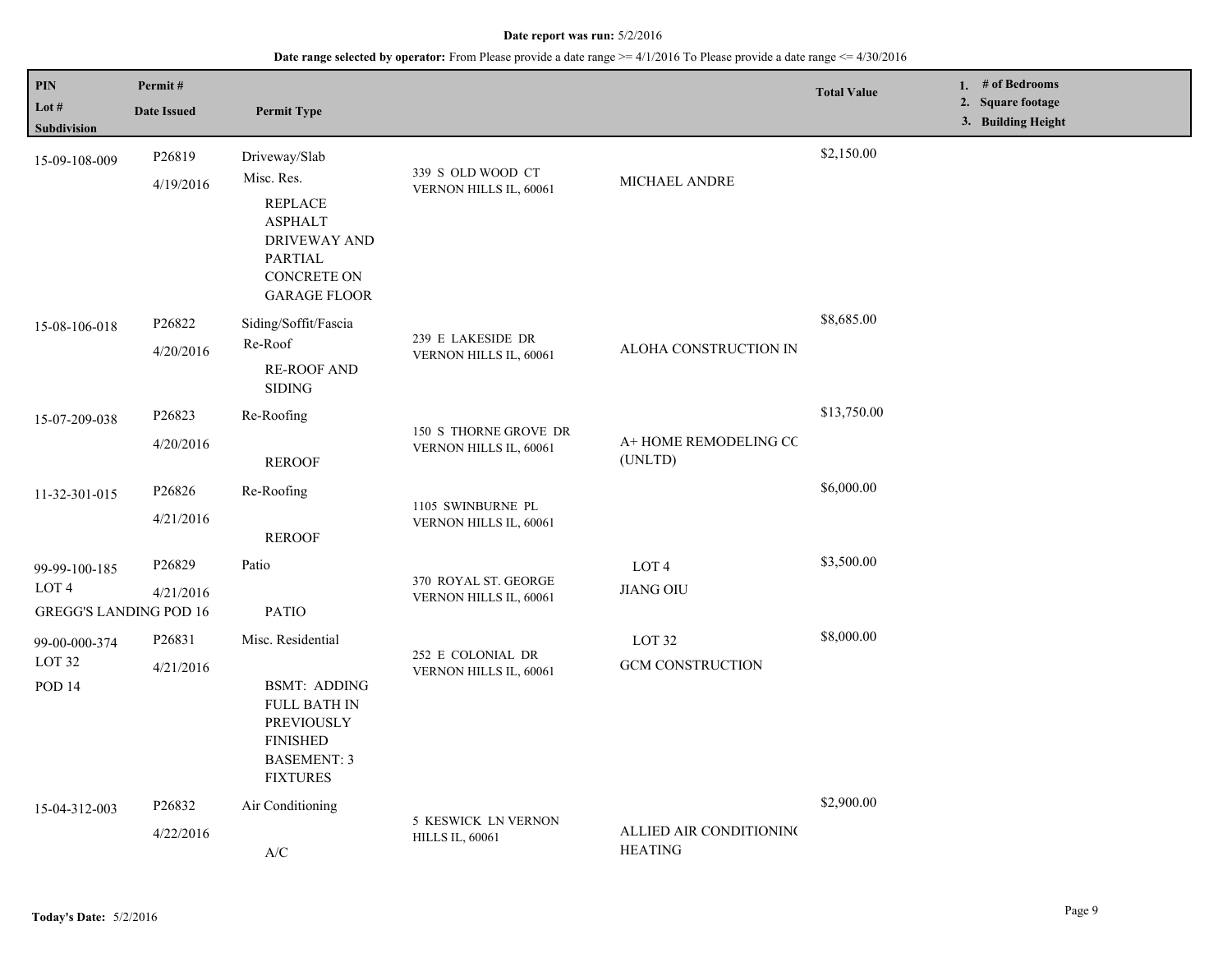| <b>PIN</b><br>Lot #<br>Subdivision | Permit#<br><b>Date Issued</b>   | <b>Permit Type</b>                                                     |                                                        |                                           | <b>Total Value</b> | 1. $#$ of Bedrooms<br>2. Square footage<br>3. Building Height |
|------------------------------------|---------------------------------|------------------------------------------------------------------------|--------------------------------------------------------|-------------------------------------------|--------------------|---------------------------------------------------------------|
| 99-99-991-277                      | P26833<br>4/22/2016             | Furnace<br><b>FURNACE</b>                                              | 1323 COVENTRY CIR<br>VERNON HILLS IL, 60061            | ALLIED AIR CONDITIONING<br><b>HEATING</b> | \$1,950.00         |                                                               |
| 15-08-107-078                      | P <sub>26834</sub><br>4/22/2016 | Re-Roofing<br><b>REROOF</b>                                            | 365 CHERRY VALLEY RD<br>VERNON HILLS IL, 60061         | WJR REMODELING                            | \$8,000.00         |                                                               |
| 99-99-999-494                      | P26836<br>4/22/2016             | Patio<br><b>ADDITION OF</b><br><b>STAMPED</b><br><b>CONCRETE PATIO</b> | 210 W CONGRESSIONAL<br>COURT VERNON HILLS IL,<br>60061 | <b>JAMES SCHOFIELD</b>                    | \$4,500.00         |                                                               |
| 15-07-209-038                      | P26842<br>4/25/2016             | Re-Roofing<br><b>REROOF</b>                                            | 150 S THORNE GROVE DR<br>VERNON HILLS IL, 60061        | WILSON INSTALLATIONS C                    | \$16,537.00        |                                                               |
| 99-99-101-149<br>$3B-5$<br>$3B-5$  | P26843<br>4/25/2016             | Multi-Family New<br>PLAN 520; 2 BR, 2.5<br><b>BTH</b>                  | 1138 WINDWARD VERNON<br><b>HILLS IL, 60061</b>         | $3B-5$<br><b>LEXINGTON HOMES</b>          | \$154,770.00       | $2.0\,$<br>1,702.00<br>2.<br>3. 33.22                         |
| 99-99-101-150<br>$3B-6$<br>$3B-6$  | P26844<br>4/25/2016             | Multi-Family New<br>PLAN 530; 3 BR, 2.5<br><b>BTH</b>                  | 1140 WINDWARD VERNON<br><b>HILLS IL, 60061</b>         | $3B-6$<br><b>LEXINGTON HOMES</b>          | \$172,634.00       | 3.0<br>2.<br>1,884.00<br>3. 33.22                             |
| 99-99-101-151<br>$3B-7$<br>$3B-7$  | P26845<br>4/25/2016             | Multi-Family New<br>PLAN 520; 3 BR, 2.5<br>BTH (INCL OPT BR)           | 1142 WINDWARD VERNON<br><b>HILLS IL, 60061</b>         | $3B-7$<br><b>LEXINGTON HOMES</b>          | \$154,770.00       | 3.0<br>2. 1,702.00<br>3. 33.22                                |
| 99-99-101-152<br>$3B-8$<br>$3B-8$  | P <sub>26846</sub><br>4/25/2016 | Multi-Family New<br>PLAN 530; 3BR, 2.5<br><b>BATH</b>                  | 1144 WINDWARD VERNON<br><b>HILLS IL, 60061</b>         | $3B-8$<br><b>LEXINGTON HOMES</b>          | \$172,634.00       | 3.0<br>2. 1,884.00<br>3. 33.22                                |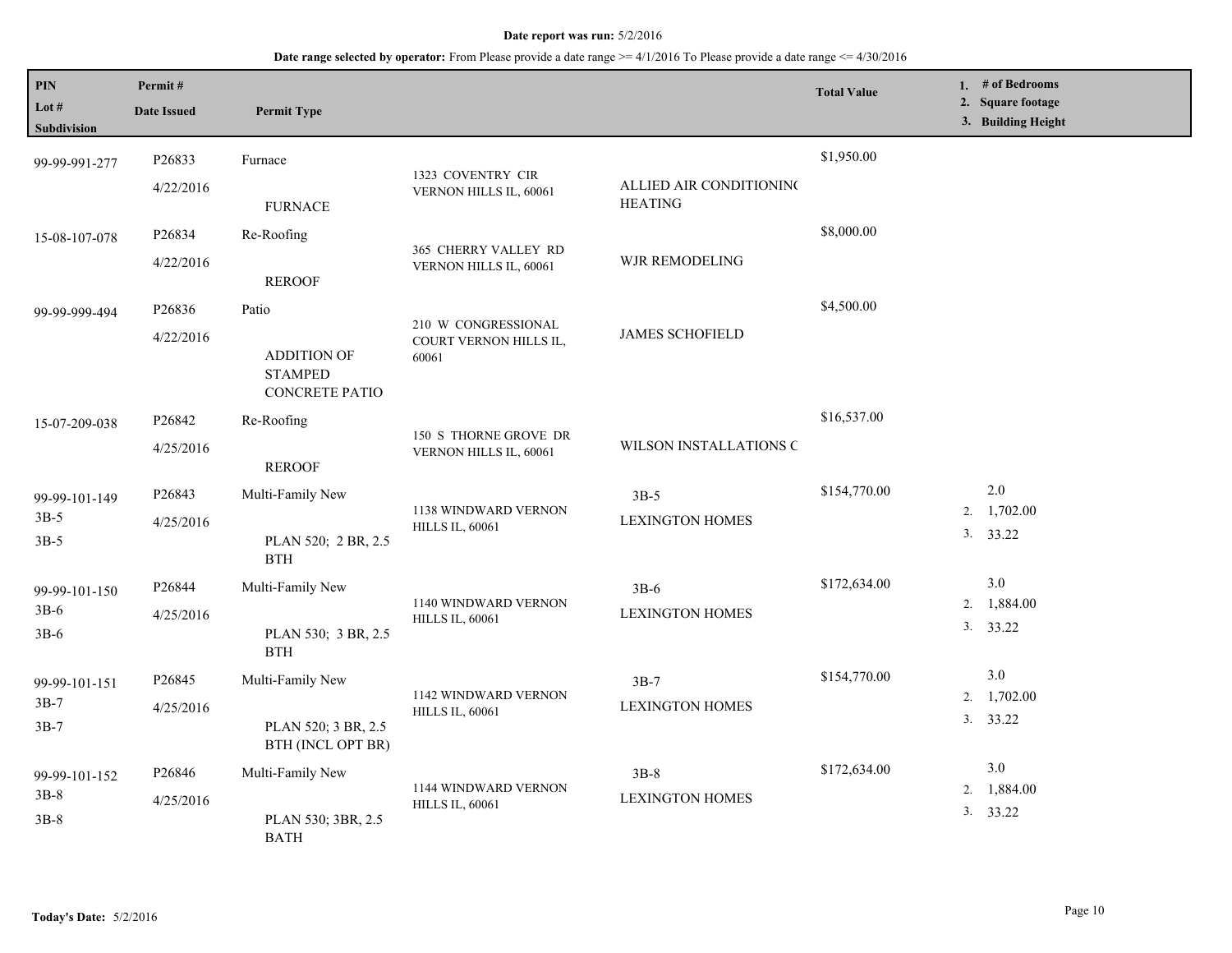| <b>PIN</b><br>Lot $#$<br><b>Subdivision</b> | Permit#<br><b>Date Issued</b> | <b>Permit Type</b>                   |                                                |                                            | <b>Total Value</b> | 1. # of Bedrooms<br>2. Square footage<br>3. Building Height |
|---------------------------------------------|-------------------------------|--------------------------------------|------------------------------------------------|--------------------------------------------|--------------------|-------------------------------------------------------------|
| 15-04-311-008                               | P26847                        | Re-Roofing                           | 108 ANNAPOLIS DR                               |                                            | \$5,650.00         |                                                             |
|                                             | 4/26/2016                     | <b>REROOF</b>                        | VERNON HILLS IL, 60061                         | NICO ROOFING AND EXTEF                     |                    |                                                             |
| 11-32-407-001                               | P <sub>26848</sub>            | Fence                                |                                                |                                            | \$1,180.00         |                                                             |
|                                             | 4/26/2016                     | <b>FENCE - AROUND</b><br><b>POOL</b> | 395 GREENLEAF DR<br>VERNON HILLS IL, 60061     | <b>SHOGREN FENCE/PEERLES:</b>              |                    | 3. 6.00                                                     |
| 15-06-404-010                               | P <sub>26849</sub>            | Re-Roofing                           |                                                |                                            | \$6,980.00         |                                                             |
|                                             | 4/26/2016                     | <b>REROOF</b>                        | 1071 W WARREN LN<br>VERNON HILLS IL, 60061     | HOME EXTERIOR DECORAT                      |                    |                                                             |
| 15-05-425-007                               | P26850                        | Siding/Soffit/Fascia                 |                                                |                                            | \$9,935.00         |                                                             |
|                                             | 4/26/2016                     | <b>SIDING</b>                        | 211 ALBERT DR VERNON<br><b>HILLS IL, 60061</b> | MULLER EXTERIORS UNL'                      |                    |                                                             |
| 15-05-424-019                               | P26851                        | Siding/Soffit/Fascia                 |                                                |                                            | \$46,020.00        |                                                             |
|                                             | 4/26/2016                     | Re-Roof                              | 214 ALBERT DR VERNON<br><b>HILLS IL, 60061</b> | POWER HOME REMODELIN<br><b>GROUP</b> (LTD) |                    |                                                             |
|                                             |                               | <b>SIDING AND</b><br><b>REROOF</b>   |                                                |                                            |                    |                                                             |
| 15-08-202-024                               | P <sub>26852</sub>            | Re-Roofing                           | 105 TELEVISTA CT VERNON                        |                                            | \$4,812.00         |                                                             |
|                                             | 4/26/2016                     | <b>REROOF</b>                        | <b>HILLS IL, 60061</b>                         | ALOHA CONSTRUCTION IN                      |                    |                                                             |
| 15-08-209-015                               | P26853                        | Re-Roofing                           | 206 DEERPATH DR VERNON                         |                                            | \$6,015.00         |                                                             |
|                                             | 4/26/2016                     | <b>REROOFING</b>                     | <b>HILLS IL, 60061</b>                         | ALOHA CONSTRUCTION IN                      |                    |                                                             |
| 99-99-999-117                               | P26854                        | Water Heater                         |                                                |                                            | \$1,150.00         |                                                             |
|                                             | 4/26/2016                     | <b>WATER HEATER</b>                  | 1390 N PINEHURST DR<br>VERNON HILLS IL, 60061  | DRF PLUMBING & IRRIGAT                     |                    |                                                             |
| 15-05-405-031                               | P <sub>26862</sub>            | Fence                                |                                                | <b>AZTEC FENCE</b>                         | \$6,250.00         |                                                             |
|                                             | 4/28/2016                     | <b>FENCE</b>                         | 238 ANNAPOLIS DR<br>VERNON HILLS IL, 60061     |                                            |                    | 3. 6.00                                                     |